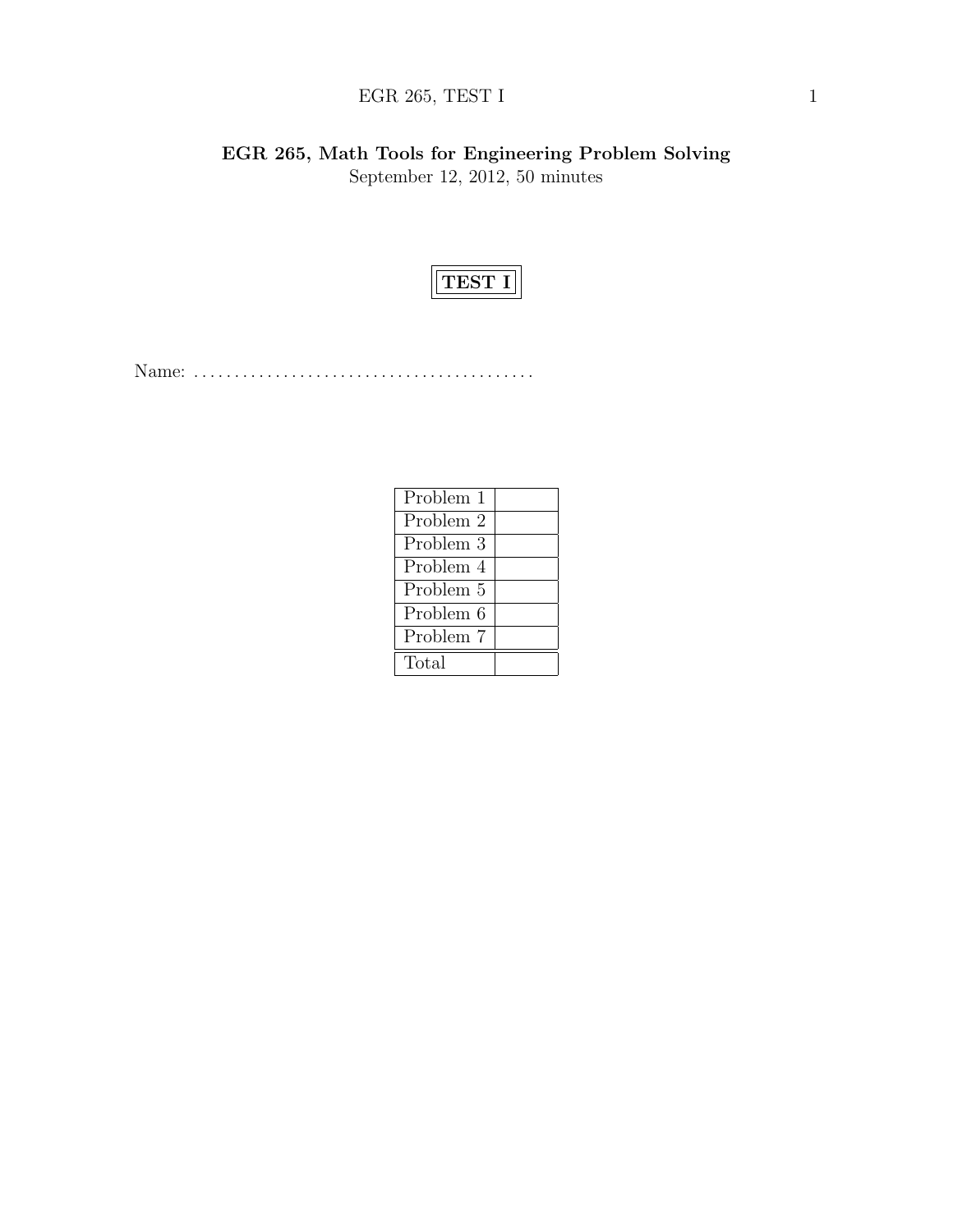#### Problem 1 (16 Points)

Determine the order of the following ODEs. Also, state if they are linear or non-linear.  $(4P+4P+4P+4P)$ 

- (a)  $2y'y = \cos x$
- (b)  $y^4 xy''' = y' + e^x y$
- (c)  $y^{(4)} xy''' = y' + e^x y$
- (d)  $\frac{y \cos x}{y''} = e^x$

# Problem 2 (12 Points))

For a given differential equation  $x^4y' - xy^2 + 8x^5 = 0$ , solve the following questions. (a) Find all values of C such that  $y = Cx^2$  is a solution of this DE.

(b) Find the unique solution of the DE satisfying the initial condition  $y(3) = 36$ .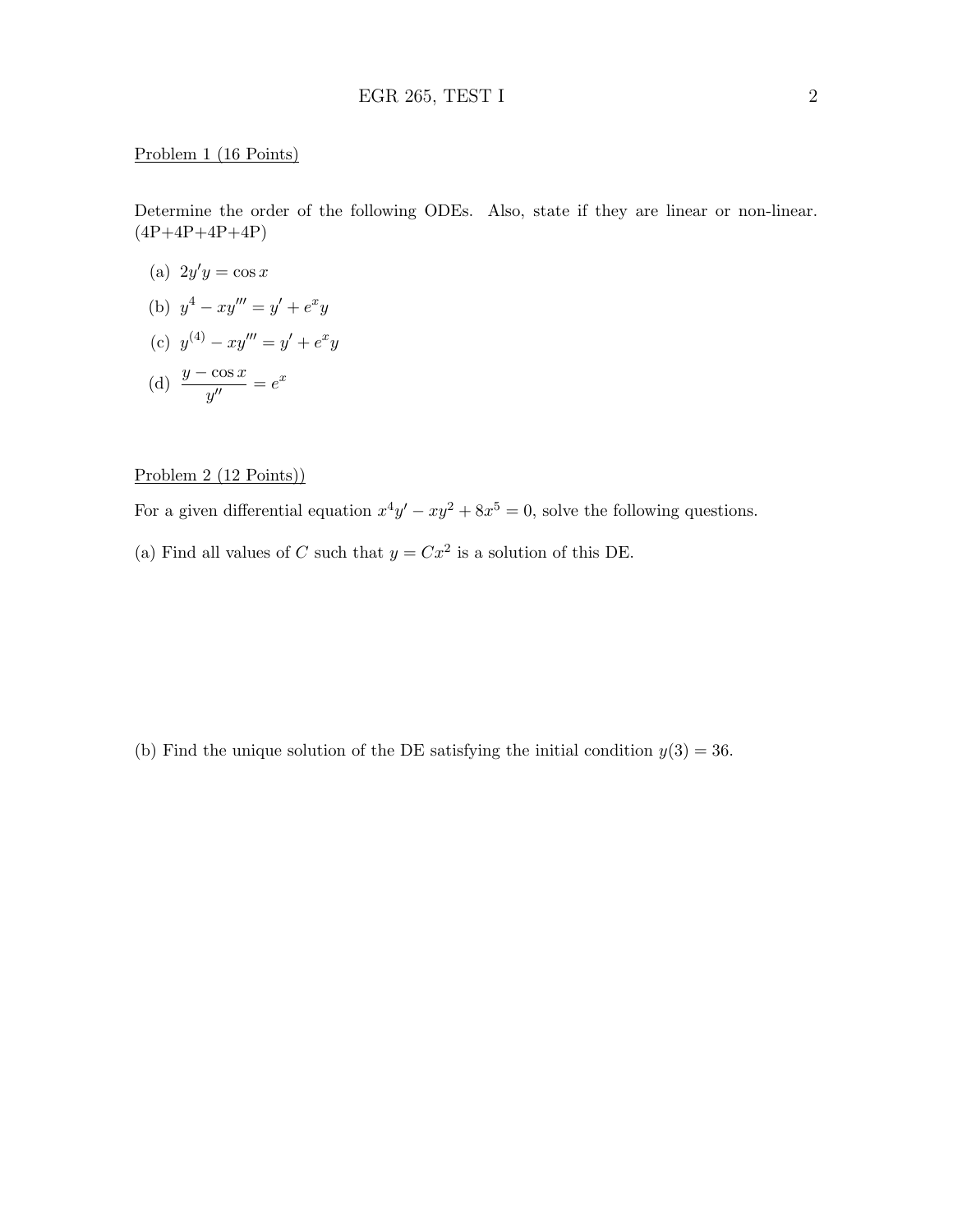## Problem 3 (10 Points)

Below the direction field for  $y' = x^2y$  is given.

1 1 1 1 1 1 1 1 1 1 <del>1 1 - 1</del> 1 1 1 1 1 1 1  $1 / 2 - 2$  $-21$  $1 - l$  $1.7.7$  $\mathcal{L}$ x. T.  $E - I$  $\sim$   $\rightarrow$ ,  $-21$  $\lambda$ x  $11111112222$  $- -$  1 1 1 1 1 ユユエエエエエティング 一 ー ー インフェア , , , , , , , , , , , , , , , , , ,  $\mathbf{I} = \mathbf{I} \times \mathbf{I}$  $11111$  $\sim$   $\times$ ×.  $11111$  $\omega_{\alpha} = \omega_{\alpha} - \omega_{\alpha}$  $1111$  $\overline{1}$ 글 ຸ  $\ddot{x}$  $\ddot{\phantom{0}}$  $\sim$   $-$ L.  $\bar{\mathbf{v}}$ N.  $\chi$  $\chi$  $\ddot{x}$  $\ddotmark$  $\sim$   $\sim$   $\sim$   $\sim$ Y. X ١  $\overline{\phantom{0}}$  $\sim$   $\mid$ Y.  $\mathcal{X}$ X  $\lambda$  $\ddotmark$  $\frac{1}{1}$   $\frac{1}{1}$   $\frac{1}{1}$   $\frac{1}{1}$   $\frac{1}{1}$   $\frac{1}{1}$   $\frac{1}{1}$   $\frac{1}{1}$   $\frac{1}{1}$   $\frac{1}{1}$   $\frac{1}{1}$   $\frac{1}{1}$   $\frac{1}{1}$   $\frac{1}{1}$   $\frac{1}{1}$   $\frac{1}{1}$   $\frac{1}{1}$   $\frac{1}{1}$   $\frac{1}{1}$   $\frac{1}{1}$   $\frac{1}{1}$   $\frac{1}{1}$  N 1 1 1 1 1 1 1 1 1 x x x x x x x x x X 

Direction Field for  $y' = x^2 y$ 

- (a) Sketch the solution  $y(x)$  of  $y' = x^2y$  with initial value  $y(0) = 1$ . (Note: Do not solve the DE!)
- (b) From your sketch determine  $\lim_{x\to\infty} y(x)$  and  $\lim_{x\to-\infty} y(x)$ .
- (c) Is it possible that two solution curves for  $y' = x^2y$  cross one another in the direction field? Justify!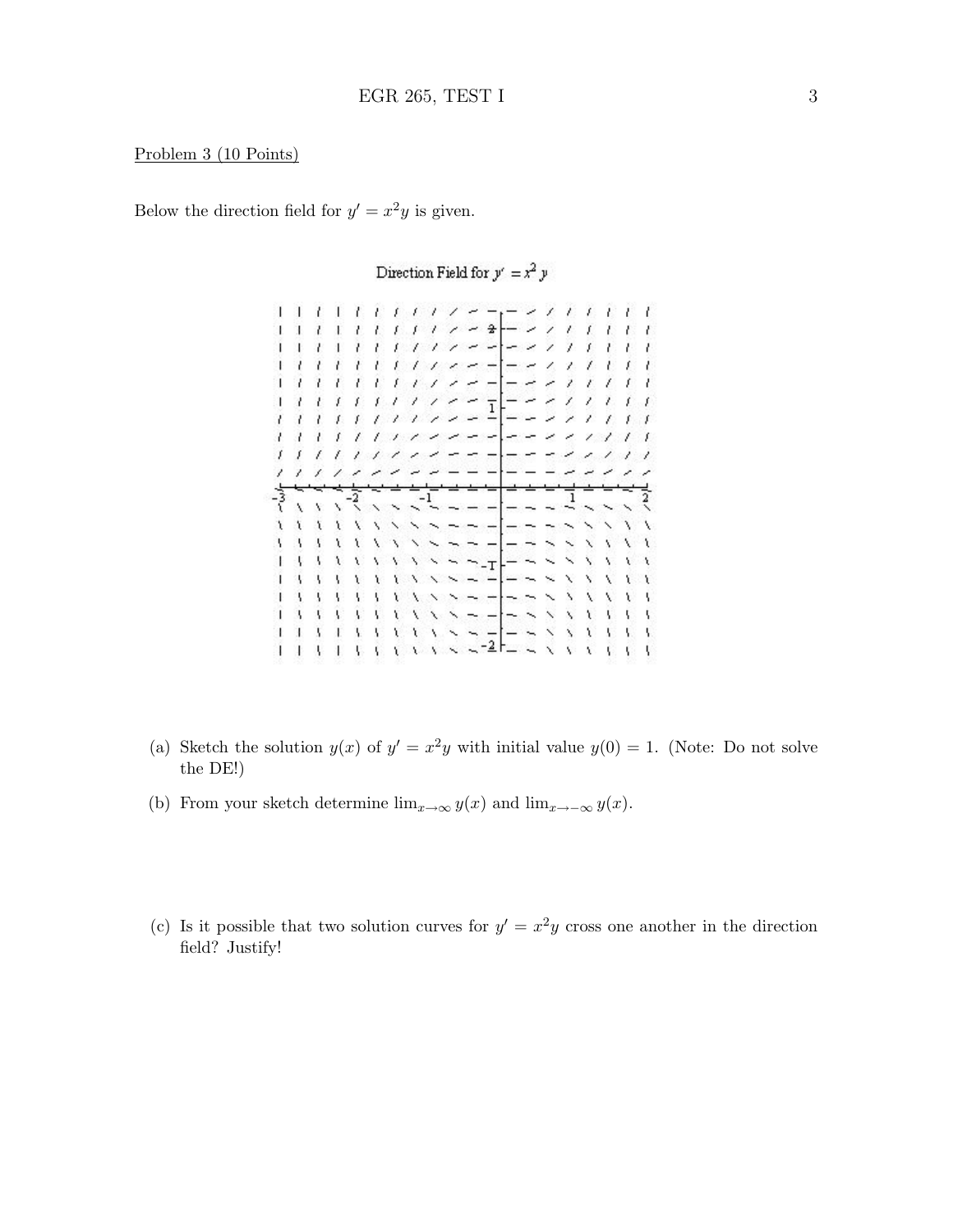Problem 4 (16 Points)

Solve the IVP

$$
y' + 2x(y - 1) = 0, \quad y(0) = 2.
$$

Problem 5 (16 Points)

Solve the IVP

$$
y' + \frac{1}{x}y = x, \quad y(1) = 1
$$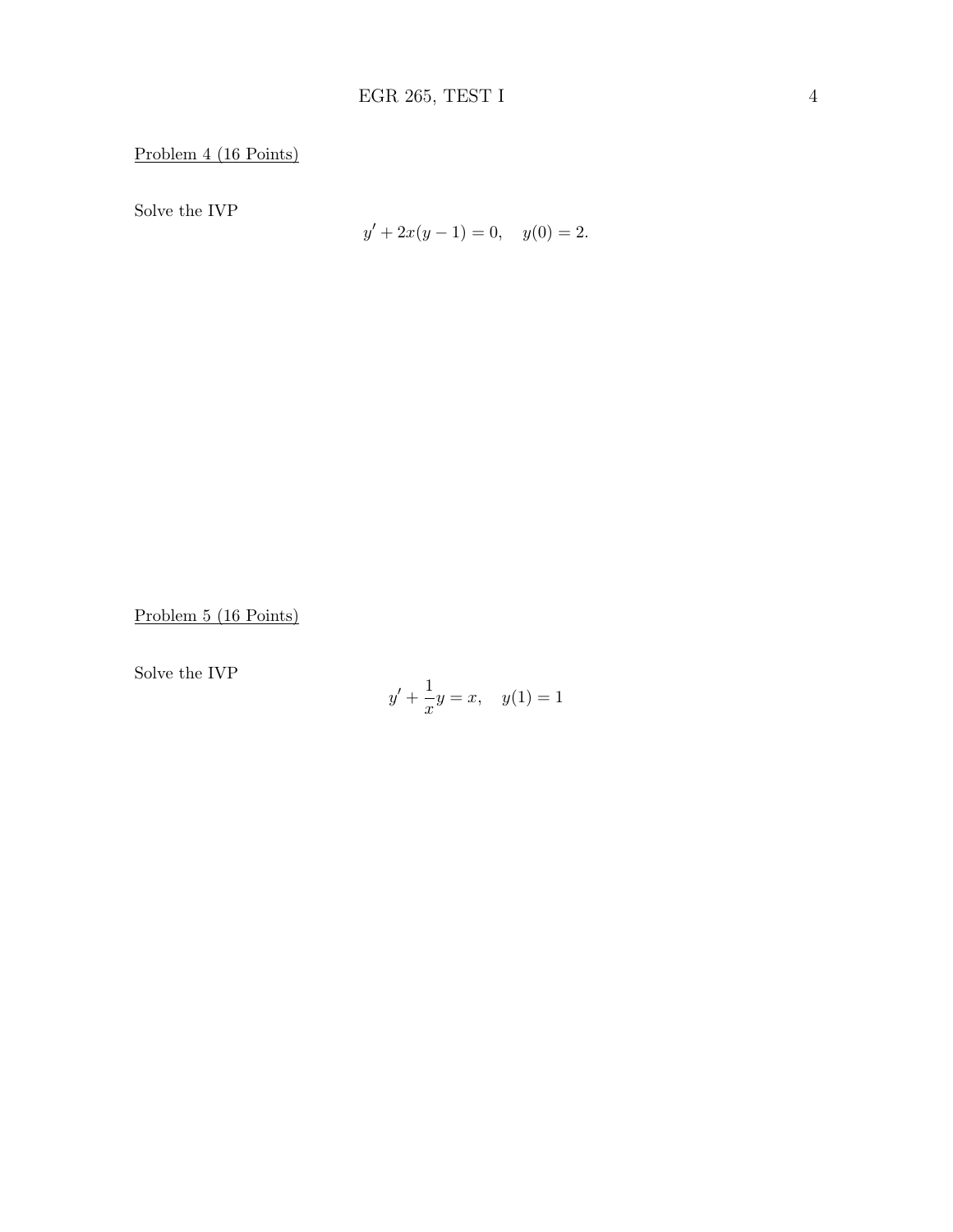Solve the IVP

$$
2yy' = xe^x, \quad y(0) = -1
$$